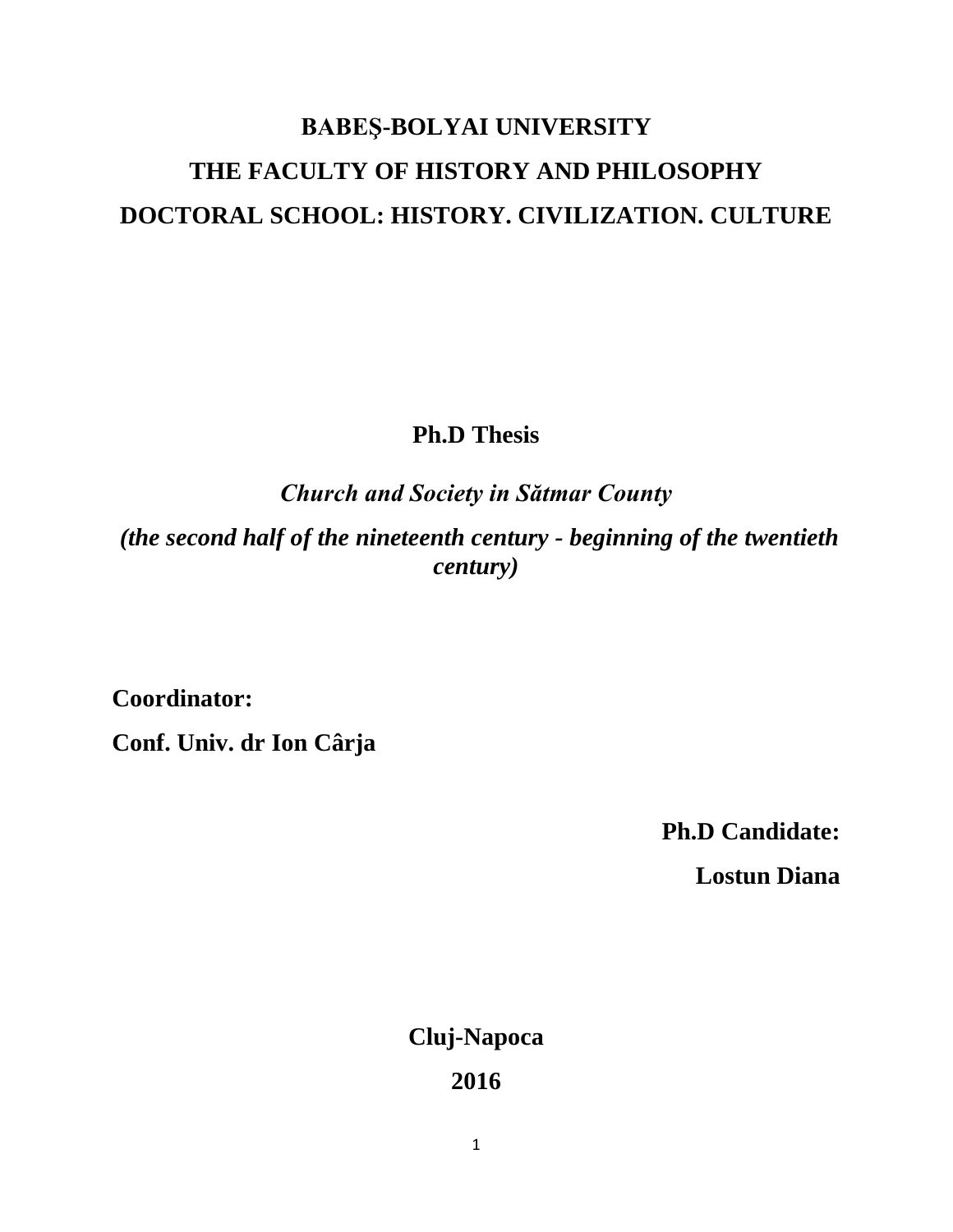## **Summery**

| I. Church structures in Sătmar: organization, functioning, territorial jurisdictionp. 21 |                                                                                              |
|------------------------------------------------------------------------------------------|----------------------------------------------------------------------------------------------|
|                                                                                          |                                                                                              |
|                                                                                          | 2. Satu Mare Archdeaconry: Deaneries and parishes assigned to Oradea Bishopricp. 81          |
|                                                                                          | II. The clergy in Sătmar, origin, intellectual formation, career coordinates, cultural       |
|                                                                                          |                                                                                              |
|                                                                                          |                                                                                              |
|                                                                                          | 1. Features of the Greek-Catholic confessional identity in Sătmar. Specifics and differences |
|                                                                                          | in relation to the other major denominations: Roman-Catholics, Protestants and               |
|                                                                                          |                                                                                              |
| 2.                                                                                       |                                                                                              |
| 3.                                                                                       |                                                                                              |
| 4.                                                                                       |                                                                                              |
|                                                                                          |                                                                                              |
| 1.                                                                                       |                                                                                              |
| 2.                                                                                       | Ecclesiastial "bureaucracy": types of documents in the administration of the parish p. 288   |
| 3.                                                                                       |                                                                                              |
|                                                                                          |                                                                                              |
|                                                                                          |                                                                                              |
|                                                                                          |                                                                                              |
|                                                                                          |                                                                                              |
|                                                                                          |                                                                                              |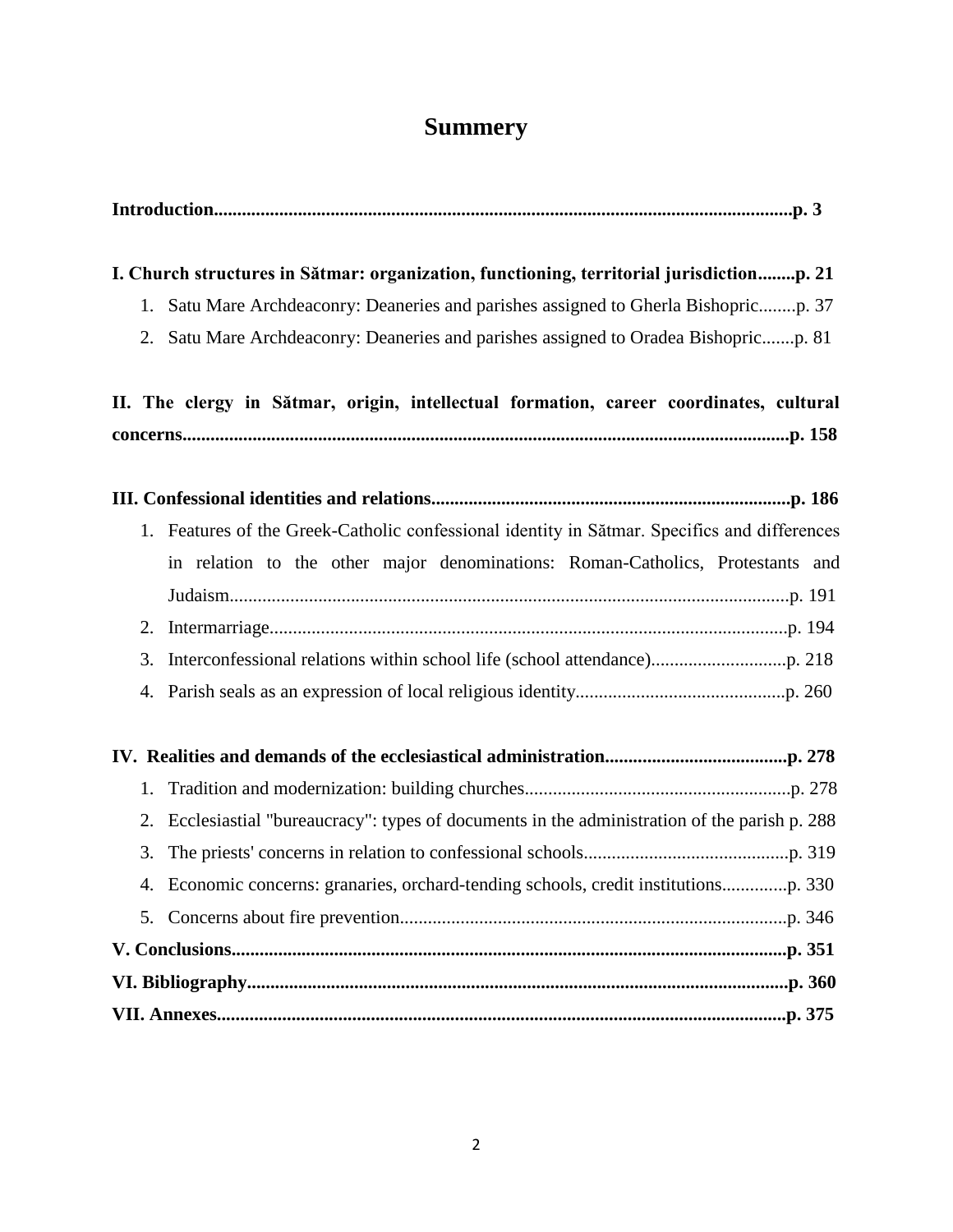Key words: Church, greek catholic church, society, region, Satu Mare, organization, archdeaconry, deanery, parish, affiliate, jurisdiction, Gherla, Oradea, Muncaci (Mukacheve in Ukrainian**)**, origin, education, marriage, identity, confessional, seal, documents, building, granary, credit, fire.

The paper entitled *Church and Society in Sătmar County (the second half of the nineteenth century - beginning of the twentieth century)* is divided into four chapters, to which the introduction, conclusions, bibliography and annexes are added.

In the *Introduction*, the motivation behind the choice of the subject discussed is presented: a wish to portray a part of the history of the Romanian Church in Sătmar region, from the second half of the nineteenth century to the beginning of the twentieth century. This thesis is to be read as a history paper, based, mainly, on the research of archival documents.

Located at the confluence of the Hungarian element, the Ruthenian element, a little of the German element, through the several waves of Swabians settled there, and the Romanian element, the Sătmar region played an important role in the evolution of ecclesiastical life and in the development of cultural life. Unfortunately, it remained a relatively unknown topic within Romanian historiography. One of the causes might be a poor acquaintance with documentary sources, though they are spread across a large area, which lead to difficulties in the research. Moreover, due to the assignation of the Sătmar area to the bishopric of Muncaci, only in the more recent years have the Ucrainian authorities become more cooperative and accepted to take part in projects together with the History Museum in Satu Mare. If in the Communist era the Greek-Catholic Church was prohibited, the pursuit of a line of study on this subject was impossible. After 1990, a series of serious and objective papers discussing this topic were published, outlining the difficult life of the Romanian people throughout the ages.

The introductive part also contains the *sources* used in the research carried out for this paper, which were divided into: "Archive funds", "Written sources" and "Published papers", followed by a brief summary of each chapter.

The next part contains a geographic presentation of the researched region of Sătmar, which covers a large area, from Gutâiului Mountains in the east, towards Țara Chioarului to the north, beyond the Tisza, overcrossing a part of Ugocea county, in the west up beyond Mátészalka and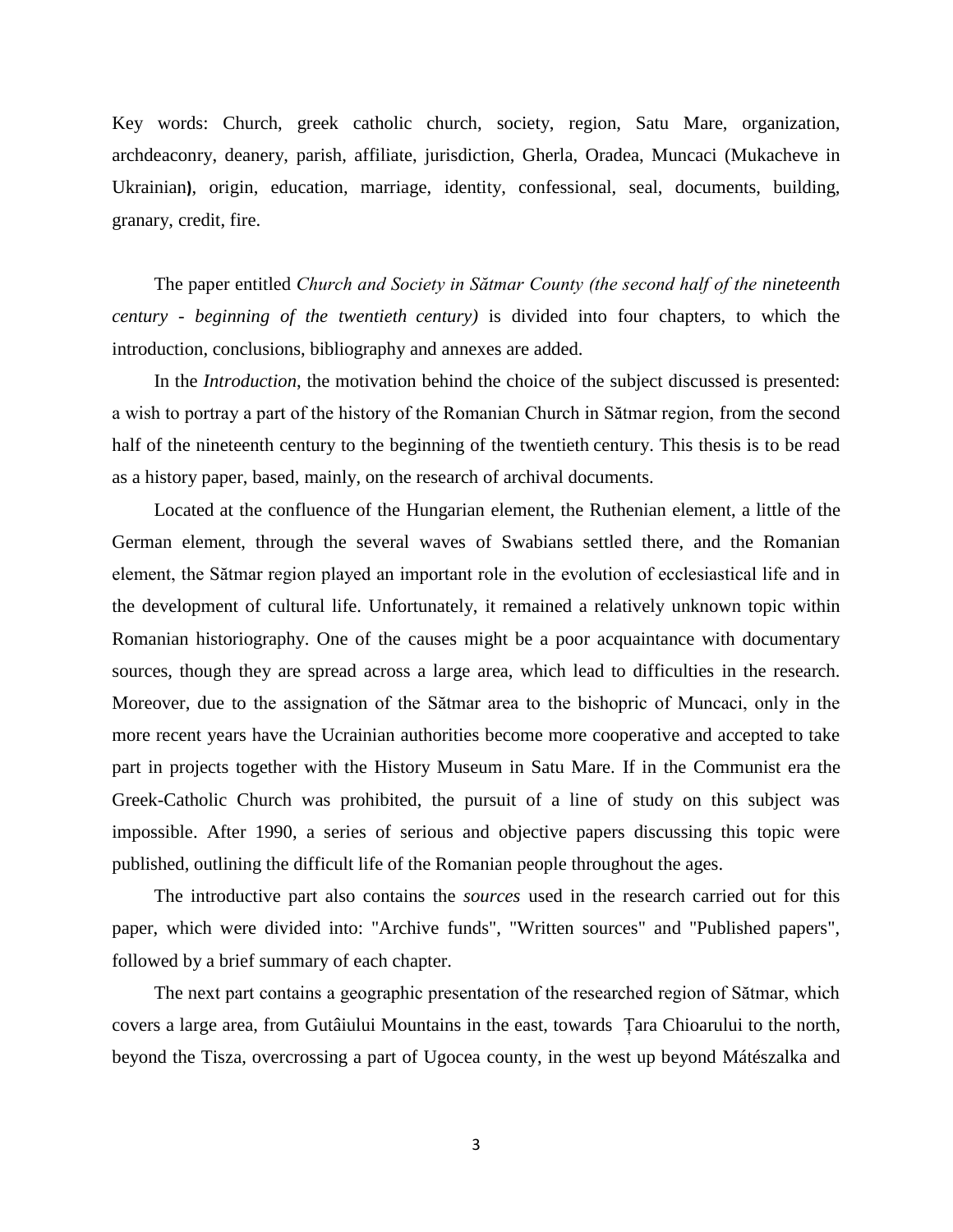Szábolcs county – today's Hungary, in the southeast to the river Eriu, where Bihor starts, and to the south bordering Solnoc county.

The first chapter, entitled *Church structures in Sătmar: organization, functioning, territorial jurisdiction*, discusses the organization of the Church in Sătmar area in the first half of the nineteenth century. By mid-nineteenth century, three Satu Mare archdeaconries can be identified, two Romanian and one Ruthenian, which belonged to Gherla, Oradea and Muncaci bishoprics. In the nineteenth century, we are witnessing an accelerated Magyarization of Muncaci bishopric, which became the centre for the establishment of a Hungarian Greek-Catholic bishopric.<sup>1</sup> This is the period when Romanians lost many parishes: Satu Mare – Mintiu, Petea, Dara, Vetiș, Micula, Căpleni, Domănești, and the parishes from today's Hungary: Porcsalma, Csengerujfalu, Csegöld. All these Greek-Catholic parishes remained like this to this day and use Hungarian in church services.

For the remaining Romanian parishes, salvation came from great bishop Samuil Vulcan's successful attempts, who in 1824 managed to retrieve 72 parishes from the Muncaci bishopric; following the 1848 Revolution, the Austrian authorities themselves deciding to divide the Muncaci bishopric – which became a fort of Magyarization – again, in an attempt to weaken the Hungarians.

The establishment of Gherla bishopric and the retrieval of the Romanian parishes located north of Someș meant, for many of them, the salvation from the Magyarization process. The reorganization of the deaneries and the parishes from Sătmar area that took place after the two major processes of recovery of 1824 and 1853 was broadly maintained during the second half of the nineteenth century; thus, in 1900, there were 2 Romanian archdeaconries and a Hungarian archdeaconry, assigned to Muncaci, with 15 deaneries, 123 parishes, 114 affiliates with 140.096 Greek-Catholic parishioners.

One specific feature of the Sătmar region, in the period discussed here, was exactly this: that on its administative territory there were, from the organizational point of view of the Church, three Greek-Catholic archdeaconries, each of them assigned to a different bishopric. The novelty of the discussion in the first chapter of the paper is represented by a parallel analysis of the evolution of archdeaconries from Sătmar, at parish level, but also in relation with the higher

l

<sup>1</sup> Viorel Ciubotă, *Vicariatul Național Român din Carei,* Satu Mare, 1997, pp.6-11.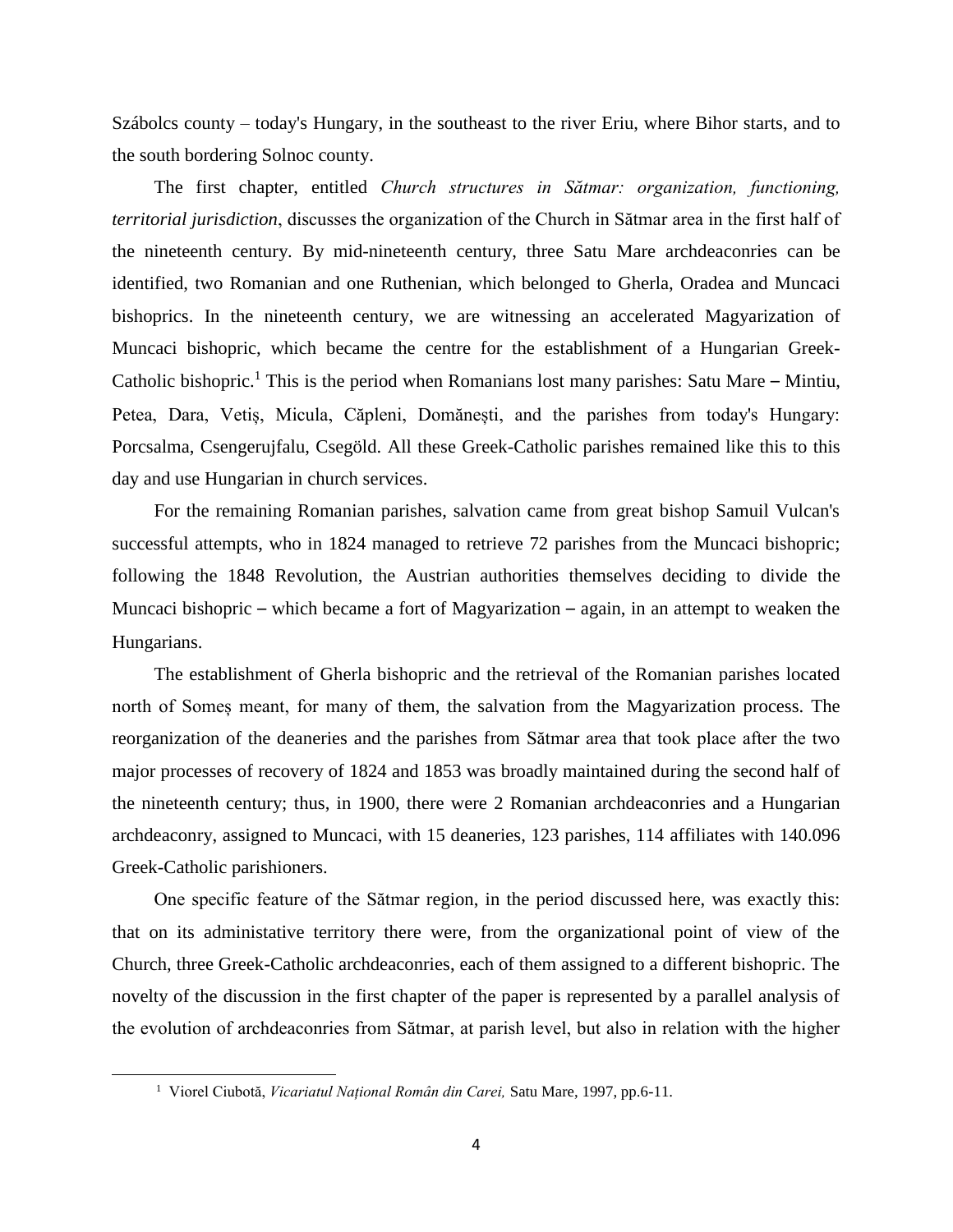Church authorities: the deaneries and the bishoprics. We tried to identify, as accurately as possible, the number of priests in every parish who served during the period researched, sometimes over bigger time spans of time, even a century, and we also presented significant moments from their activity in the parish and their family life where the archival materials made it possible. Important moments such as the birth of the priests' children, their marriage, the death of the loved ones were considered worthy of being mentioned.

The archdeaconry in Sătmar which was under the jurisdiction of Oradea bishopric had a very well organized structure in as far as the deaneries were concerned, since the diocese witnessed major territorial reassignments in 1824, with only the number of parishes and affiliates being sometimes variable. Since the Diocese of Gherla was newly established in 1853, the deaneries from Sătmar which were subordinated to the bishopric met with frequent organizational changes, parishes being assigned either to a deanery or to another. We can only discuss about jurisdictional stability starting with 1867, when the Archdeaconry of Satu Mare had a well-defined structure, being composed of 6 deaneries with a total of 47 parishes. The Archdeaconry will retain this structure, namely 6 deaneries and 42 parishes, until 1900, increasing the number of affiliates and parishioners.

The Archdeaconry of Satu Mare which was assigned to Oradea bishopric was larger from an organizational perspective, more extended, with a number of 7 deaneries, while the Archdeaconry of Satu Mare that was under the jurisdiction of Gherla had 6 districts. In the period discussed, each of the Archdeaconries of Satu Mare increased the number of believers, with no major events in the area to disrupt church activity.

Numerically, the archdeaconry subordinated to Gherla had more parishioners in its 6 deaneries, 46 parishes and 63 affiliates; thus, at the beginning of the twentieth century, there was a total number of 67.961 people, while the archdeaconry of Satu Mare subordinated to the bishopric of Oradea had 7 deaneries, 60 parishes, 55 affiliates and a total of 56.823 believers. Over the last three decades, as statistics have shown, the archdeaconry subordinated to Oradea registered a 23% increase in the number of parishioners, while in the archdeaconry subordinated to Gherla the increase was of 13 %. Both increases are significant, considering the fact that in the period studied the region of Sătmar was plagued by a cholera epidemic that decimated a large number of the population. Additionally, infant mortality contributed to a decrease in the number of believers.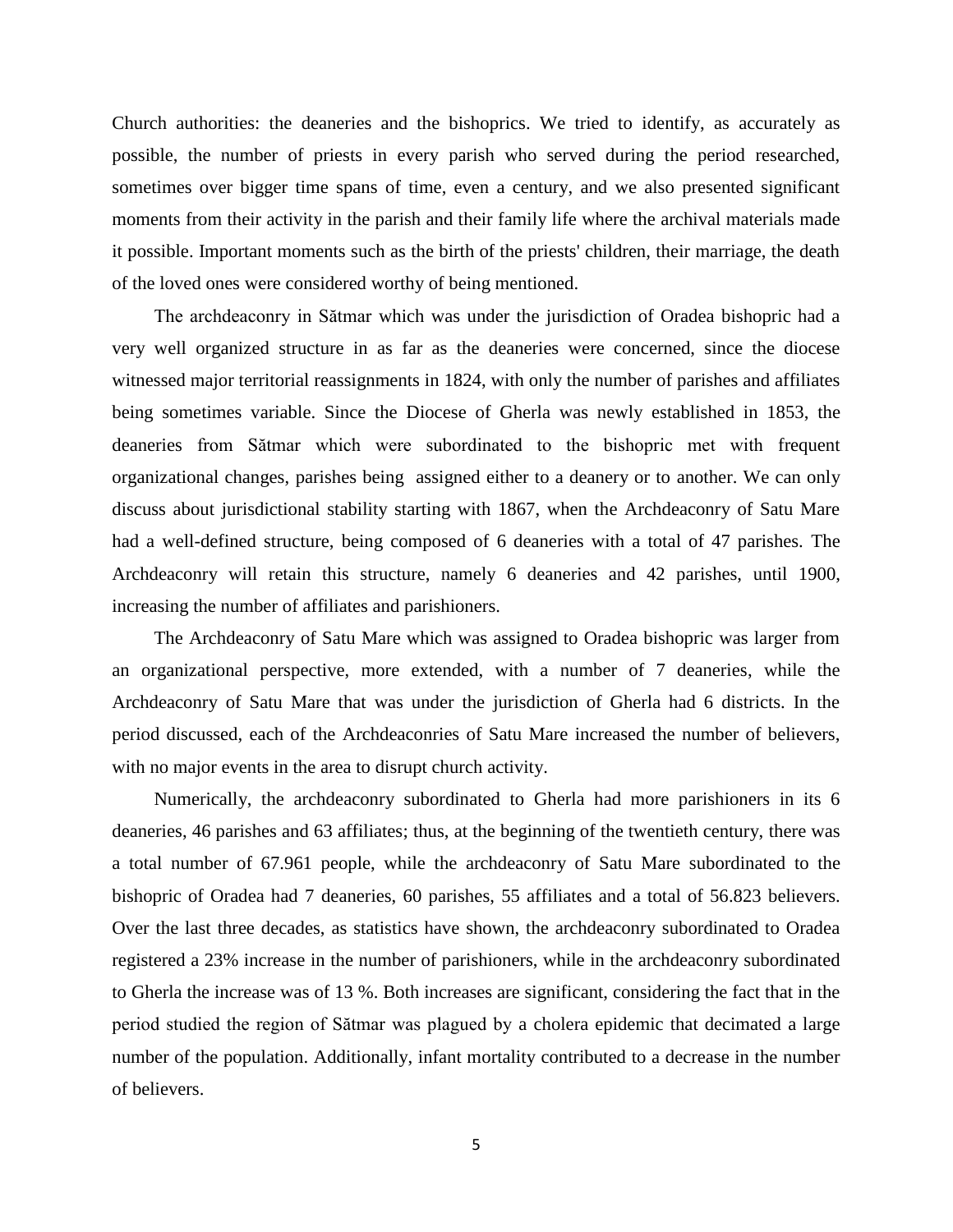Ecclesiastical life becomes more and more dynamic and materializes itself through the building of churches, parish houses, cantorial houses, religious schools. There is an increase the number of pupils attending schools, and priests are more and more involved in school activities and education. Teachers are better educated, many of them graduating training courses.

In 1900, the Archdeaconry of Satu Mare subordinated to Gherla had 68 churches in parishes and affiliates, of which 15 were made of wood and 52 of stone. Of these 52 stone churches, 32 were built between 1850-1900.

The situation in the Archdeaconry of Satu Mare subordinated to Oradea in 1900 was the following: 75 parish and affiliate churches, 12 in affiliates; 62 were made of stone, from which 32 were built between 1850-1900. An interesting observation is that a similar number of stone churches were built in the two archdeaconries.

The churches in the archdeaconry assigned to Gherla had the following patron saints: the "Holy Archangels" - 26, "The Birth of the Virgin Mary" - 12, "The Ascension of Virgin Mary" -11, "Saint Demetrius" - 5, "Saint Paraskevi" - 3, "Saints Peter and Paul" - 2, "Saint Elian" - 1, "Saint Stephen" - 1, "Saint Nicholas" - 1, "The Ascension" - 1, "The descent of the Holy Ghost" - 1, "The Holy Trinity" - 1, "Saint Basil the Great" - 1, "The Three Hierarchs" - 1, "Saints" Joachim and Anna" - 1. We note that the churches dedicated to the "Holy Archangels" prevail, followed by those dedicated "The Birth of the Virgin May", then the "Ascension of the Virgin" Mary".

The churches in the archdeaconry of Satu Mare subordinated to Oradea had the following patron saints: the "Holy Archangels" - 46, "Saint Nicholas" - 9, "The Birth of the Virgin Mary" -8, "The Ascension of Virgin Mary" - 4, "Saint George" - 2, "Saint Basil the Great" - 1, "The Three Hierarchs" - 1, "Feast of the Cross" - 1, "Saint Paraskevi" - 1, "The Transfiguration" - 1, "St. John the Baptist" - 1. Here one can also notice the prevalence of the churches dedicated to the "Holy Archangels Michael and Gabriel", followed by those dedicated to "Saint Nicholas" and the ones dedicated to "The Birth of the Virgin Mary". We believe that another contribution to the topic studied is identifying the churches existent at the beginning of the twentieth century in the two Romanian archdeaconries in Satu Mare, highlighting the large number of places of worship erected in half a century: 64. Divine Providence made their number equal for each archdeaconry: 32 churches in each one were erected to the glory of God. It is a large number of buildings given the limited material possibilities of the parishioners and the difficulties in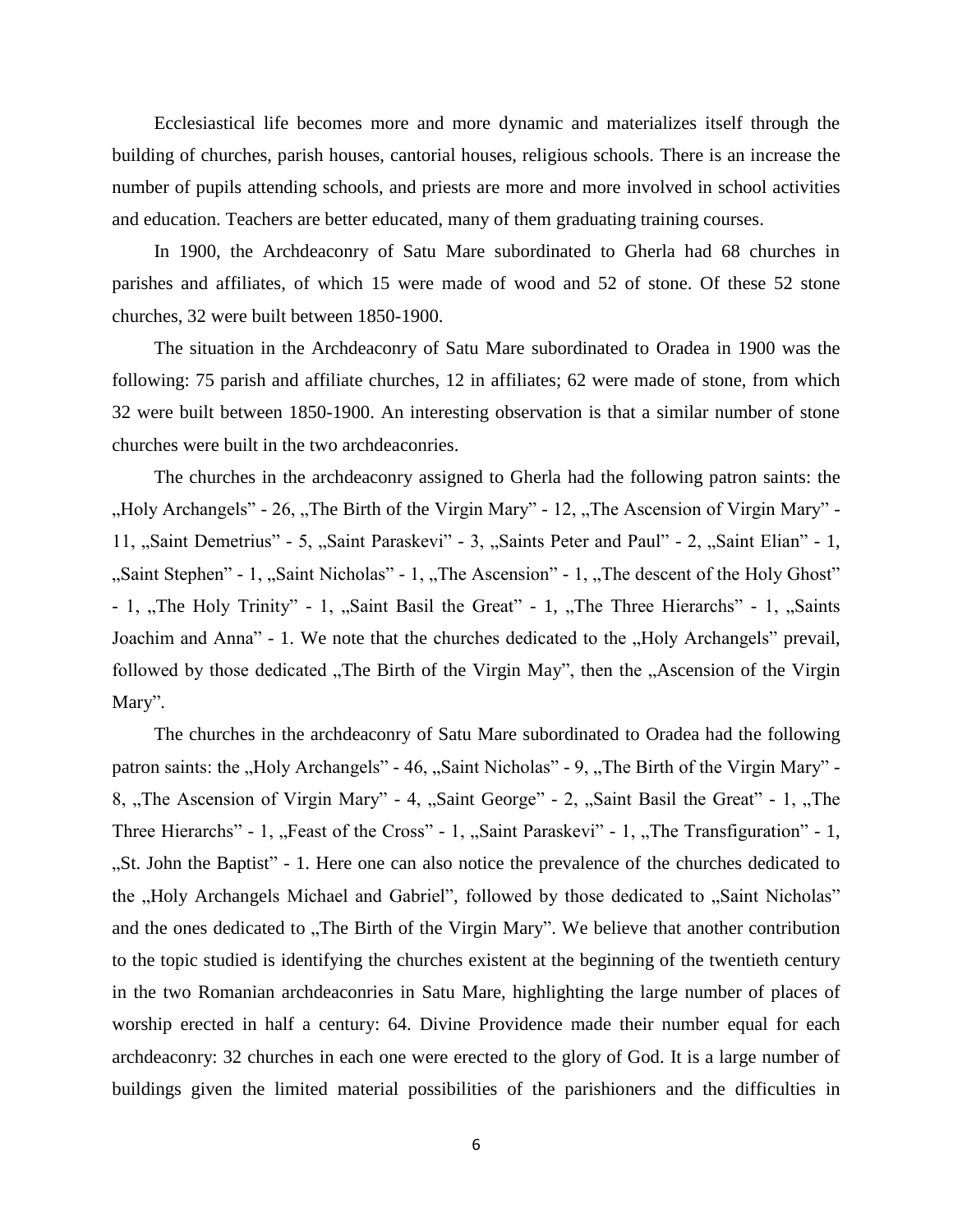starting such a grand project: the building of churches. Let us not forget that in this period parish houses, schools, and cantorial houses were also built, and all through the effort of the believers. In some cases, for the completion of the constructions, financial aid was obtained through fundraisings organized by the bishopric, but the greatest contribution was still that of the parishioners.

Churches had various patron saints. Most were under the protection of the "Holy Archangels Michael and Gabriel", 72 in number, a number of 35 dedicated to the Virgin Mary, and those dedicated to Saint Nicholas are in number of 9. It is interesting to note that some had less ordinary patrons like "Saints Joachim and Anna" - 1 "Saint John the Baptist" - 1 "Elian Prophet" -1, "Basil the Great" - 1, "The Three Hierarchs" - 1, "The Feast of the Cross"- 1, Transfiguration of the Lord "- 1 etc.

In order to highlight the importance of these churches, built in the eighteenth and nineteenth centuries, which are characterized by a unique style and unique beauty, a project consisting of pilgrimages to churches dedicated to the Virgin Mary in Țara Oașului or Codrului area is proposed. Touristic-religious circuits to churches dedicated to the "Holy Archangels" in the former county of Satu Mare, including parishes in Satu Mare, Maramureș and Sălaj counties, and even the former parishes of Satu Mare that are in today's Hungary would also be of interest. Touristic circuits that would cover churches from the three main Christian denominations, Orthodox, Greek-Catholic, and Roman-Catholic, would also be relevant. A few wooden churches that still exist in the counties of in Satu Mare, Maramureș and Sălaj might also be integrated into the circuits.

This paper uses, as a technique to approach the subject discussed, the archival document. We intended to shed light upon registers, papers, documents of the time, to wipe the dust of oblivion from those obsolete pages, to restore some of the thoughts, emotions, events, experiences of our ancestors who lived in these places. Simple remarks such as during ", during the time of... there was a great frost" pinpoint events that marked the life of a whole community at that time. Now, after more than a century, it is time to bring them to light, make them known.

The second chapter, entitled *The clergy in Sătmar, origin, intellectual formation, career coordinates, cultural concerns*, tackles the issue of the clergy in Sătmar, starting from its origin. The vast majority of priests came from old clerical families, with at least 2-3 generations of priests in each family. We can talk about the existence of priest, dynasties", in parallel with that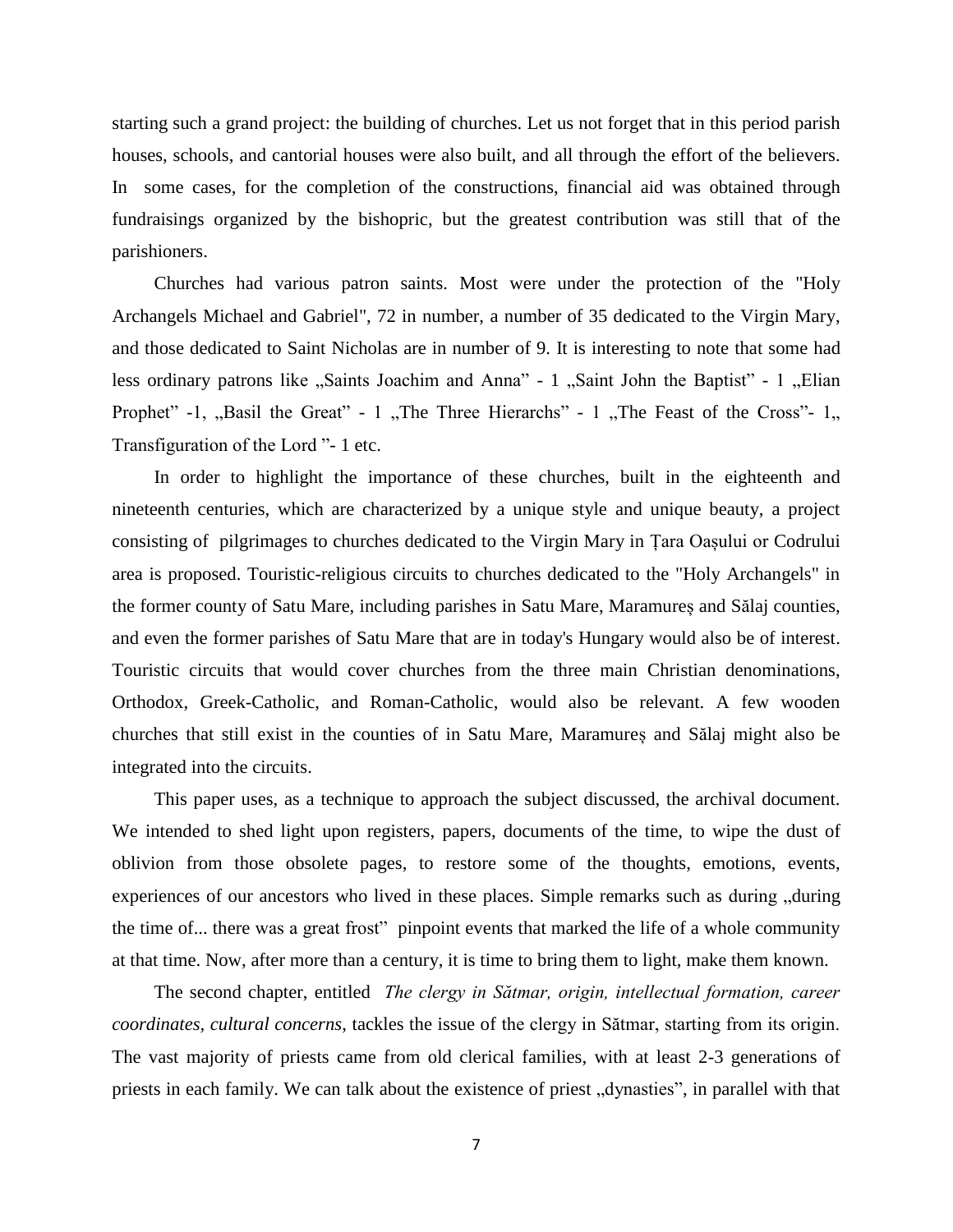of priest "castes". The first notion, that of "dynasties", was used to outline the fact that priesthood was something inherited from father to son, while the notion of "castes" was employed to pinpoint that when the daughters of priests married theology graduates, there was a continuation of the tradition of priesthood on a female line. Of the marriages that took place in Sătmar over half a century, 95% of the ones having daughters of priests as brides were with theology graduates.

The novelty consists in the use of the concept of "dynasty" in parallel with that of "caste", in order to maintain the family tradition on the female side as well.

Over time, from generation to generation, the training of clergy becomes increasingly complex, and it is held at the following schools: Oradea, Gherla, Blaj, Satu Mare, Muncaci, Ungvar, Budapest, Tarnavia, Strigoniu, Vienna and Rome.

Popp family is emblematic for the region of Sătmar, as it pastored uninterrupted for 80 years in Căuaş town. From this family we are left with a number of educational documents, manuscript books, religious books and sermons.

The cultural work of Satu Mare priests is intense. In this paper we emphasized the cultural work of three priests: Dimitrie Sfura, George Marchiş, and Petru Bran. They are less known local personalities.

In the third chapter, entitled *Confessional identities and relations*, we analyze the Greek-Catholic Church in relation to existing denominations in the second half of the nineteenth century in the area of Sătmar. Living in a "multi-ethnic and multi-denominational territory", at individual level mixed marriages appear to be a natural relationship with the other", who can be of a different ethnicity or religion. There were no major religious mutations in the studied period. The Orthodox community was nonexistent in the period under review in Sătmar, with merely a few students who came from Orthodox families. Switches from Greek-Catholicism to Orthodoxy did not take place, even if some parish communities threatened to switch to the "others" in times of conflict with the priest. Factually, there has been no switch. The switch to Roman Catholicism of Romanian and Ruthenian Greek-Catholics was made solely through intermarriage, the knowledge of the Hungarian language being a favorable element in the loss of national identity. The case of the Reformed was the same, switches being made only through intermarriage, the Hungarian language being an element that favored the loss of national identity.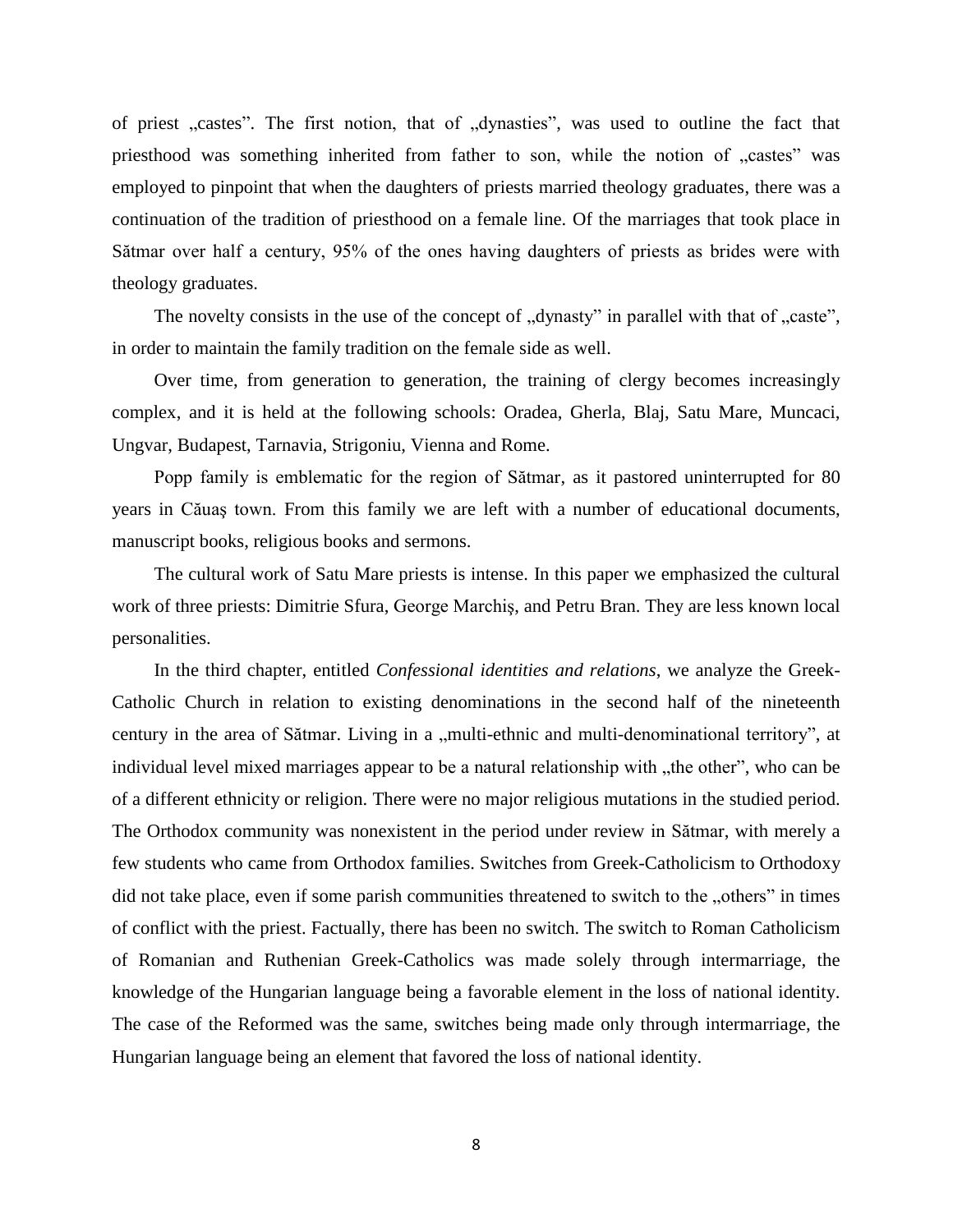We observed that over time, at least in Sătmar, Ruthenians were instrumental in the amplification of the Magyarization phenomenon through faith and school.

Jews have experienced the same fate, as they were Magyarized and lost their national identity, but not their religious one.

The novelty in this section is represented by the particular situation in which the Greek-Catholics in Sătmar were in relation to other denominations and religions.

At the level of education and school training, young people of different denominations and different religions were attending the elite schools of Sătmar, without discrimination. The elite high schools in Satu Mare were, in the seond half of the nineteenth century, the Roman-Catholic Gymnasium for boys and the Reformed High School for boys, both having teachers educated at universities in Europe. The number of students enrolled increased year by year, large numbers of children from Greek-Catholic families also being allowed to enroll. The number of Greek-Catholic boys attending the Roman-Catholic Gymnasium who came from priest families was impressively high. Fewer children of priests were attending the Reformed High School. Those who completed secondary school were able to take the exam of maturity. This was a serious and pretentious test. If they graduated from high school, young people could enroll into Universities across Europe. During the period studied by us, after much effort, a Romanian language department is established at Satu Mare, whose first teacher was Petru Bran.

Girls were also adequately instructed, as they were attending, in large numbers, the courses of the Roman-Catholic Elementary School in Satu Mare. An important number of girls from Greek-Catholic families were enrolled in this school. It is worth mentioning that in addition to the Roman-Catholic Elementary School for girls, there was also a kindergarten, called nursery. Fortunately, here we could also find children from Romanian Greek-Catholic families. Another aspect of great significance concerning the achievements of Romanian education in Satu Mare is that in this part of the country Petru Bran proposes in 1862, for the first time in Transylvania, the initiative of organizing a Congress of Romanian teachers and professors in Transylvania and of  $n$ learning congregations".<sup>2</sup> These learning associations would include all Romanian teachers under the chairmanship of one of the Romanian directors of gymnasiums and they should meet

 $\overline{\phantom{a}}$ 

<sup>2</sup> Onisifor Ghibu, *Congresul profesorilor români,* in Luceafărul, 1910, nr. 9, p. 220.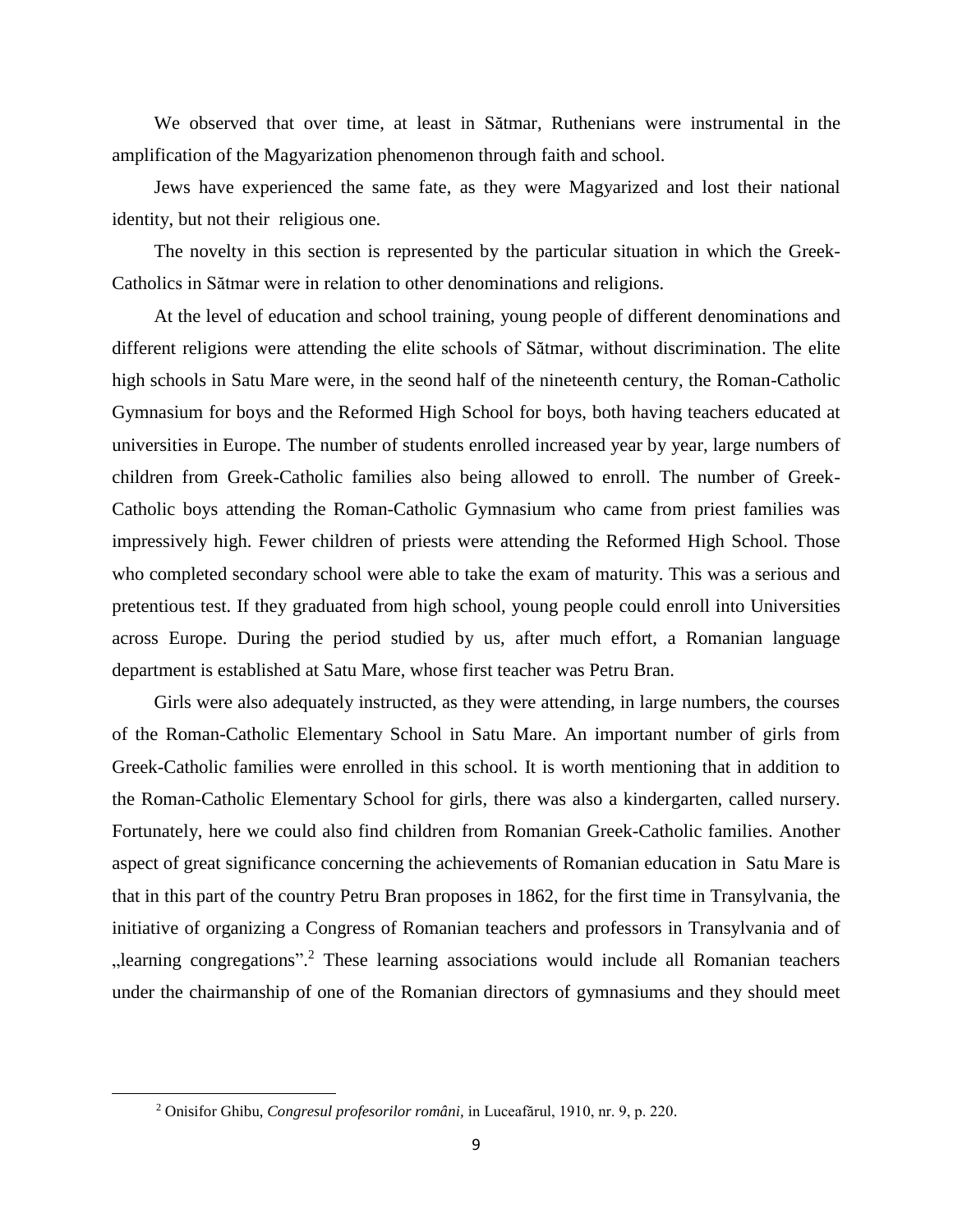every holiday and have a program through which they could communicate their experiences, ideas, opinions and beliefs about a general plan about the books that should be employed...<sup>3</sup>

The end of the nineteenth century will be marked, in terms of Satu Mare school life, by a great personality, dr. Vasile Lucaciu, professor of Romanian at the same gymnasium where Petru Bran taught. Given that his work is well-known and many books and studies were written about his life and work, I will emphasize only one aspect: he was particularly concerned for the "development and improvement of the organizational framework of education in the town of Satu Mare"<sup>4</sup> through the establishment of the "Meeting of the teachers in the county of Satu Mare" and a "Romanian boarding-seminar for talented students", besides the Roman-Catholic Gymnasium in Satu Mare.

We try to provide a picture of the situation of the Romanian Sătmar school as an expression of a permanent struggle to preserve Romanian identity and spirituality. Over half a century, we have undoubtedly made remarkable progress in the development of Romanian confessional education, and all the efforts of priests in Satu Mare county were not in vain. They will always remain in the local consciousness as the fiercest fighters for the preservation of national identity, whether they served in the "Fortress" or in any other countryside parish.

Ecclesiastical institutions, in order to strengthen their authority over their subordinates, but also as a guarantee that documents issued by them had a certain value and official power, had a signature and a seal. The Greek-Catholic Church in the area of Sătmar, like other churches, used this confirmation seal, which at parish level was characterized by the legend, an iconographic symbol and the connection to the patron saint of the church. Over time, some parishes might have had 2-3 different seals. The symbols on the seal often coincide with the town church patron saint.

In the last chapter, entitled *Realities and demands of the ecclesiastical administration*, an analysis of all administrative activities of the priest in the parish is made, including his dealings with parishioners, building churches, the annual preparation and completion of documents to be submitted to the church authorities and the state, the involvement in local religious school work as director and catechist. The instruction given in people's schools tried and succeeded in

 $\overline{\phantom{a}}$ 

<sup>3</sup> Doru Radosav, *Aspecte ale învățământului românesc din secolele XVIII-XIX în Satu Mare,* în Satu Mare, Studii și Comunicări, IV, Satu Mare, Editura Muzeului Sătmărean, 1980*,* pp.175-176.

<sup>4</sup> *Ibidem,* p. 178.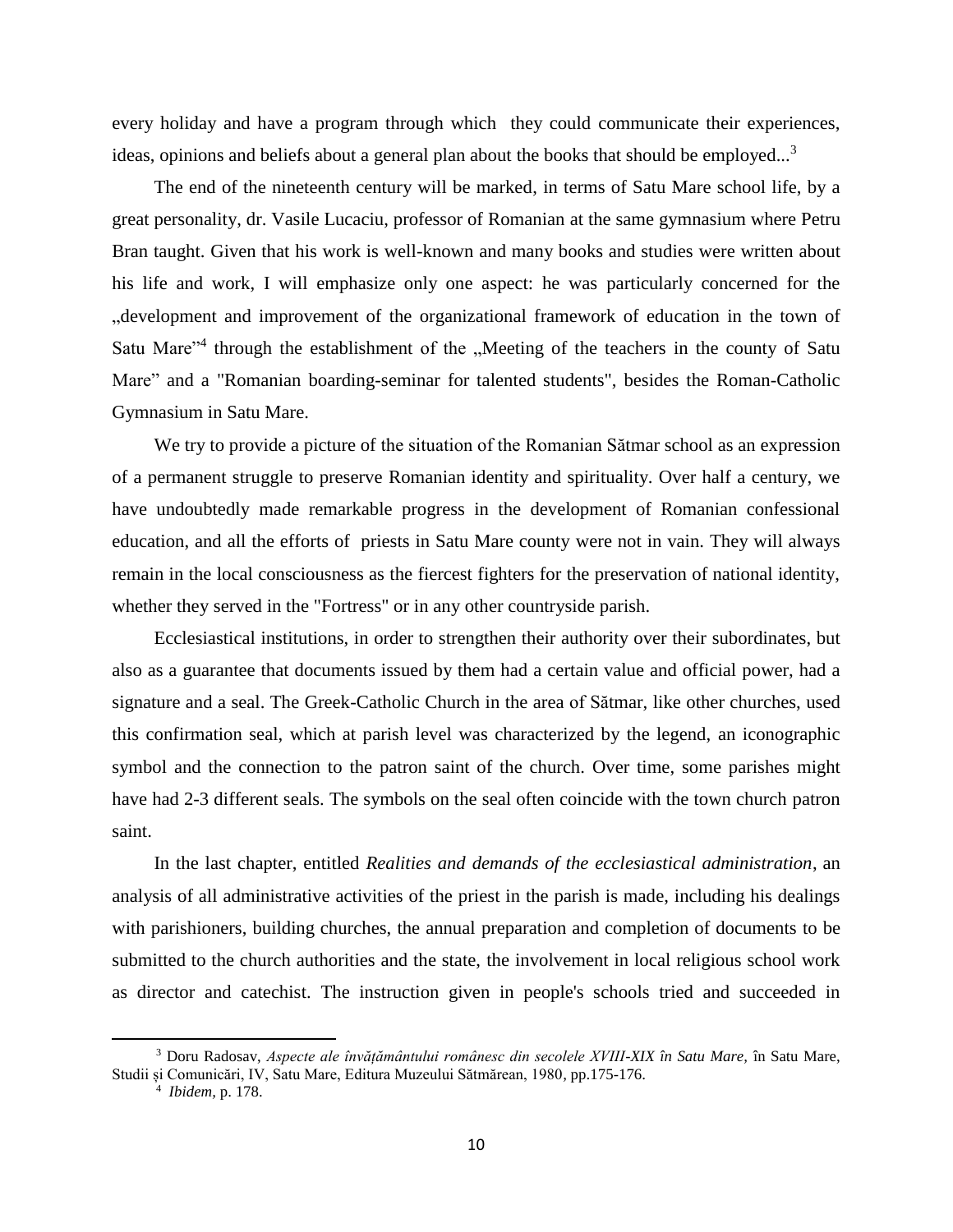offering the knowledge needed to increase the living standards of peasant families. We refer here to the theoretical explanation and practical demonstration in such courses as: tending trees, beekeeping, raising animals and cultivation of grape-vine. From the involvement at individual level, the shepherd of souls passes then to the involvement in the community through personal example and active participation in the organization and management of forms of local associations: granaries, cooperative associations, institutes of credit and banking institutions.

Towards the end of the nineteenth century, the institution "Granary" in the parish community knows a great development. Initially, they had a simple form of organization, which held its rules of operation, so that later, close to the twentieth century, they become real joint stock companies.

The organization of the first Romanian cooperative institutions in Satu Mare was preceded by an intense propaganda in the spirit of cooperative activity. In an open letter to the newspaper "Tribuna" of Sibiu, referring to the importance of economic development of the Romanian people, Father Vasile Lucaciu declared that "it is a necessity imposed by the very nature of things and the developing social policy of our time, that people who aspire to the future and the country should create means to promote their material welfare and their natural progress."<sup>5</sup> He thought that of all the possibilities offered by the land economically, the most suitable for people is , the establishment of institutes of credit and savings, to which the national capital of our people is added, so that the addition of moral capital immediately follows, through progress regarding culture and civilization". 6

One of the most important credit unions which functioned in Sătmar, an example of organization for all credit unions in northwestern Transylvania, proved to be the credit cooperative "Perşeiul" in Chiuzbaia.

Sătmar area credit institutions reached their intended purpose as long as they worked to ", promote the spirit of mercy" for the biggest part of the population and develop the citizens' economical spirit. Through the wide range of operations, the economic strength possessed, seeking continuous economic consolidation, through their entire activity, they stood out in the economic and financial landscape of the period discussed.

 $\overline{\phantom{a}}$ 

<sup>5</sup> Viorel Ciubotă, *Cooperația și sistemul bancar românesc în județul Satu Mare la sfârșitul secolului al XIXlea și începutul secolului al XX-lea,* in "Satu Mare", Studii și comunicări, Satu Mare, XIII, 1996, p. 145.

<sup>6</sup> *Ibidem,* p. 145.